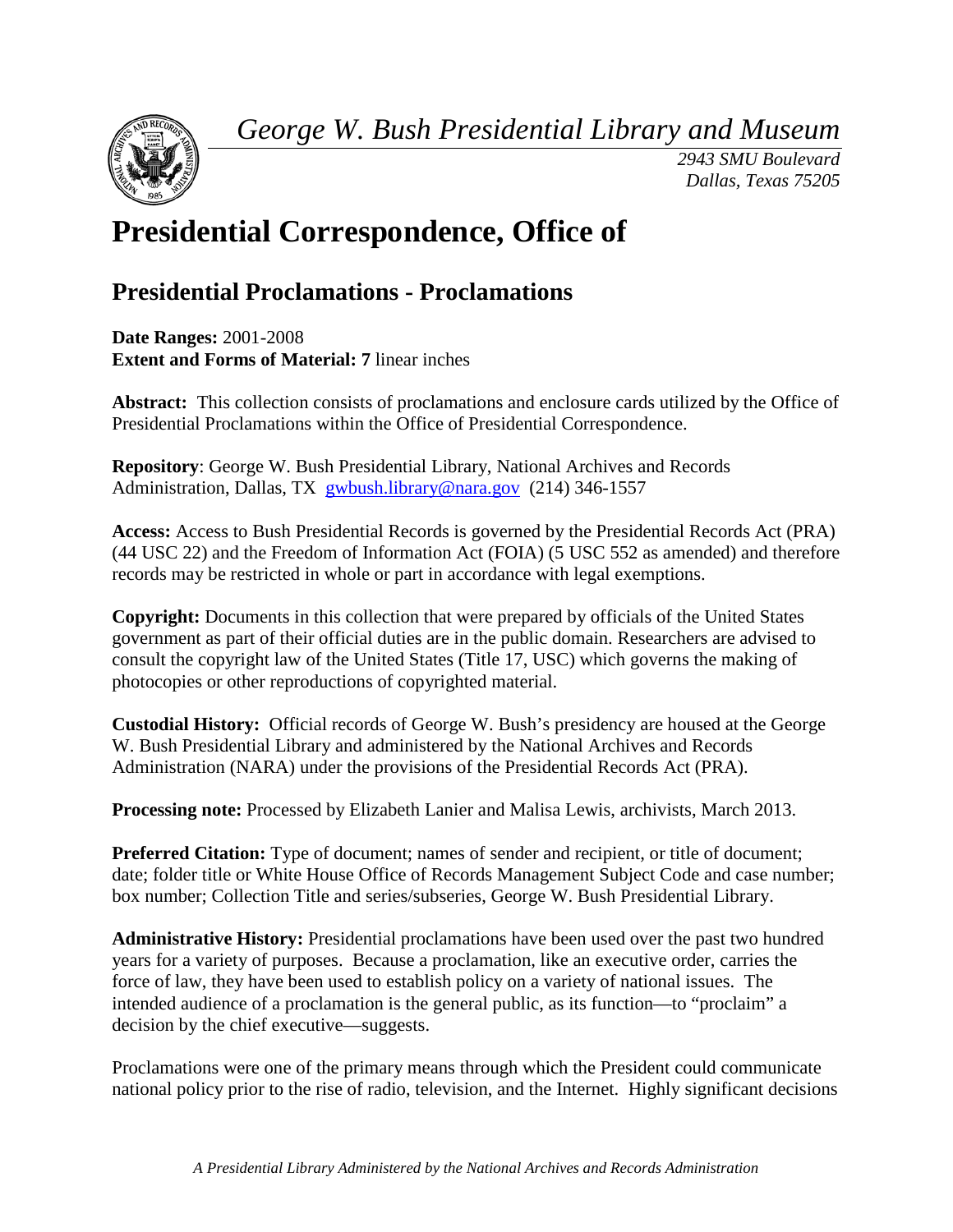were conveyed via proclamation; examples include George Washington's Proclamation of Neutrality in 1793 regarding war in Europe, James Monroe's 1815 proclamation announcing the peace treaty with Great Britain which ended the War of 1812, Abraham Lincoln's 1863 Emancipation Proclamation, and Gerald Ford's 1974 proclamation granting former President Richard Nixon a pardon in the wake of the Watergate scandal.

 person or group, highlight a problem or a cause of interest to the President, or commemorate a Luther King, Jr. Day; Thanksgiving Day; and German-American Day. Occasionally, they are Proclamations have also assumed more of a ceremonial role; they are used to pay tribute to a holiday. Certain proclamations are issued annually according to law: Mother's Day, Captive Nations Week, and Memorial Day, among others. Others are issued annually by custom: Martin still used as policymaking instruments, such as President George W. Bush's 2007 proclamation regarding a free trade agreement with the Dominican Republic.

Scope and Content Note: Proclamations, enclosure cards, and envelopes comprise this series. In most cases, three copies of each item were included in the collection unless fewer were located. The majority of items were sampled from boxes that contained only bulk materials, however, some items were removed from boxes that contained a mixture of unique presidential records and bulk materials.

 **System of Arrangement:** This collection is arranged chronologically by the date each proclamation acknowledges.

### **Related Collections:**

The following collections also consist almost exclusively of bulk items:

Bush43 Sample Collection

 Presidential Correspondence, Office of: Presidential Proclamations – Blue Line Proclamations Presidential Correspondence, Office of: Mail Analysis – Photo/Printing Division Files Presidential Correspondence, Office of: Student Correspondence - Enclosures Calligraphy Office, White House: Printed Ephemera Visitors Office, White House: Printed Ephemera

### **Container List:**

### **Box 1**

- 1 Proclamation Enclosure Cards
- 2 February 2001 American Heart Month
- 3 February 2001 National African American History Month
- 4 02/04/2001 National Burn Awareness Week
- 5 02/05/2001 National Consumer Protection Week
- 6 March 2001 American Red Cross Month
- 7 March 2001 Irish American Heritage Month
- 8 March 2001 National Colorectal Cancer Awareness Month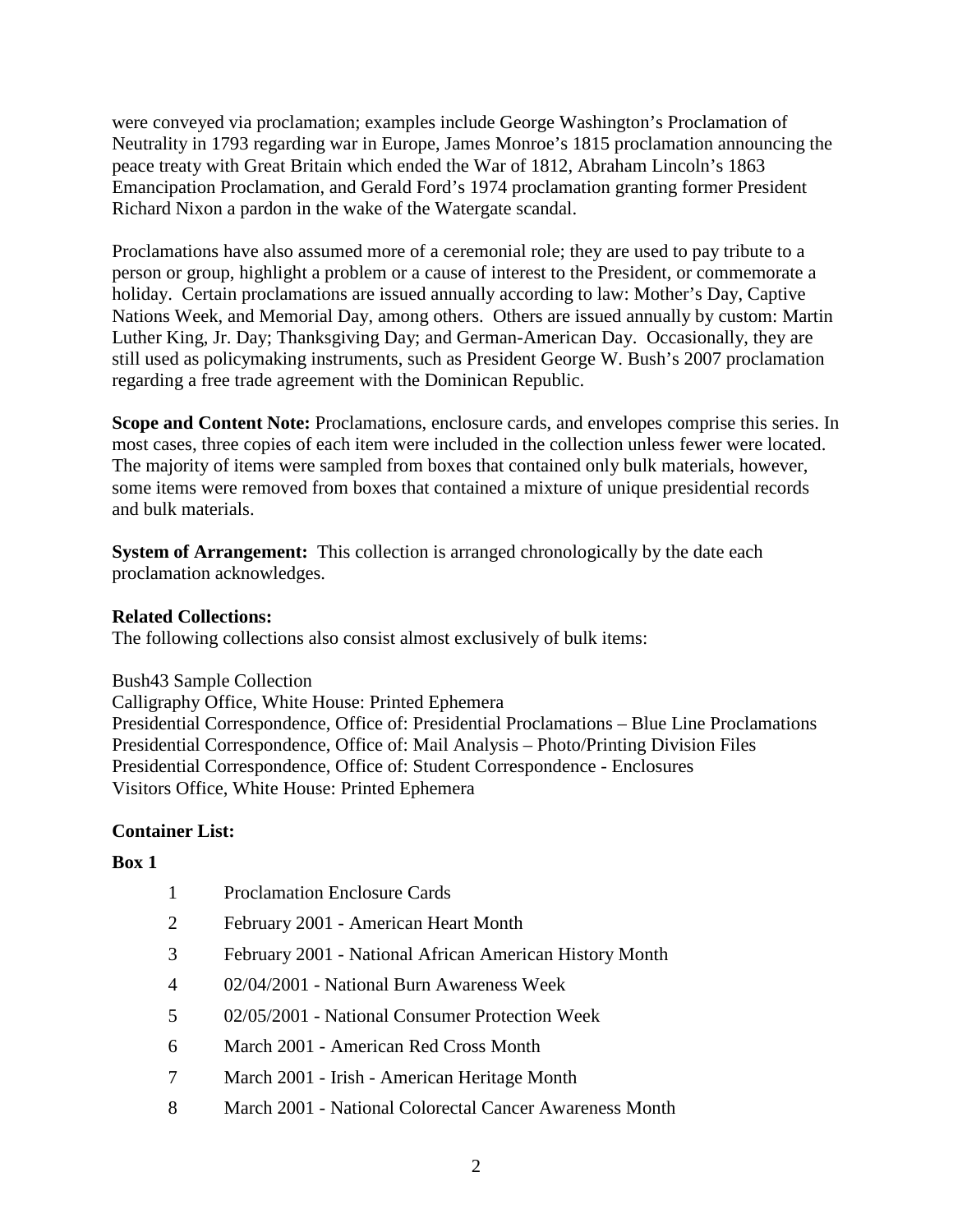- 9 03/01/2001 Fortieth Anniversary of the Peace Corps
- 10 03/04/2001 - Save Your Vision Week
- 11 [03/05/2001 Greek Independence Day]
- 12 03/11/2001 National Girl Scout Week
- 13 03/18/2001 National Poison Prevention Week
- 14 April 2001 Cancer Control Month
- 15 April 2001 - National Child Abuse Prevention Month
- 16 04/04/2001 Education and Sharing Day, U.S.A.
- 17 04/09/2001 National Former Prisoner of War Recognition Day
- 18 04/13/2001 Thomas Jefferson Day
- 19 04/14/2001 Pan American Day and Pan American Week
- 20 04/15/2001 - National Organ and Tissue Donor Awareness Week
- 21 November 2002 National Adoption Month
- 22 2005 National Observance of the 60th Anniversary of the End of World War II
- 23 09/11/2005 Patriot Day
- 24 11/11/2005 Veterans Day
- 25 April 2006 - Cancer Control Month
- 26 04/09/2006 Small Business Week
- 27 04/23/2006 National Volunteer Week
- 28 May 2006 Older Americans Month
- 29 05/29/2006 Prayer for Peace, Memorial Day
- 30 June 2006 - Caribbean - American Heritage Month
- 31 06/15/2006 Establishment of the Northwestern Hawaiian Islands Marine National Monument
- 32 07/04/2006 Independence Day Braille Version
- 33 07/30/2006 50th Anniversary of Our National Motto, "In God We Trust"
- 34 09/08/2006 National Days of Prayer and Remembrance
- 35 09/10/2006 - National Historically Black Colleges and Universities Week
- 36 09/15/2006 National Hispanic Heritage Month
- 37 09/17/2006 Constitution Day and Citizenship Day, Constitution Week
- 38 09/18/2006 Literacy Day
- 39 October 2006 National Breast Cancer Awareness Month
- 40 October 2006 - National Disability Employment Awareness Month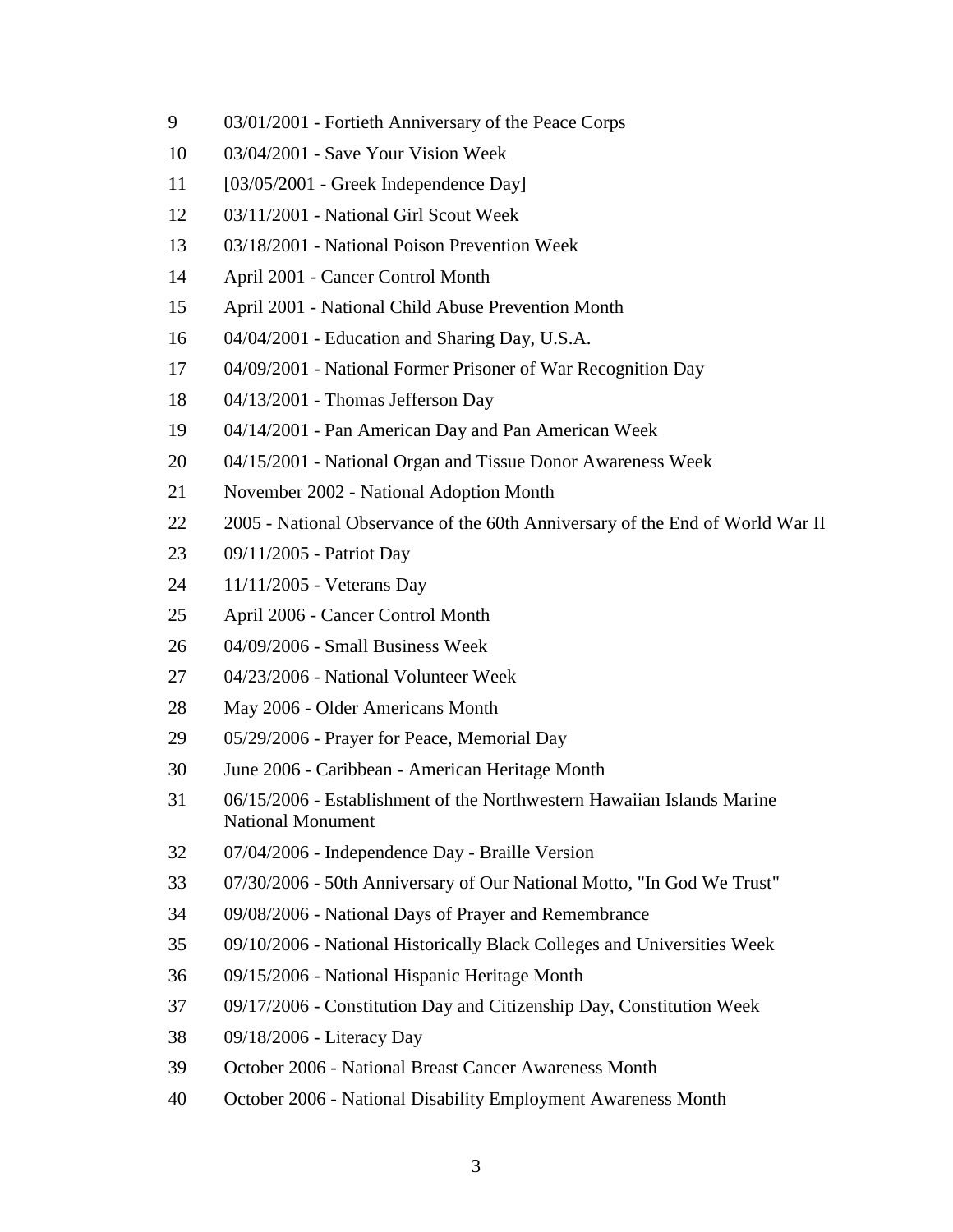- 41 November 2006 National American Indian Heritage Month
- 42 11/11/2006 Veterans Day
- 43 11/23/2006 Thanksgiving Day [Folder 1]
- 44 11/23/2006 Thanksgiving Day [Folder 2]
- 45 11/30/2006 - National Methamphetamine Awareness Day
- 46 12/10/2006 Human Rights Day, Bill of Rights Day, and Human Rights Week
- 47 2007 400th Anniversary of Jamestown
- 48 01/29/2007 Fifth Anniversary of USA Freedom Corps
- 49 02/22/2007 275th Anniversary of the Birth of George Washington
- 50 03/25/2007 - Greek Independence Day: A National Day of Celebration of Greek and American Democracy
- 51 04/15/2007 National Volunteer Week
- 52 04/19/2007 Dutch American Friendship Day
- 53 04/22/2007 National Park Week
- 54 04/29/2007 National Charter Schools Week
- 55 May 2007 - National Physical Fitness and Sports Month
- 56 May 2007 Older Americans Month
- 57 05/01/2007 Loyalty Day
- 58 05/13/2007 Mother's Day
- 59 06/17/2007 Father's Day
- 60 08/26/2007 - Women's Equality Day
- 61 09/09/2007 Minority Enterprise Development Week
- 62 09/11/2007 Patriot Day
- 63 October 2007 National Domestic Violence Awareness Month
- 64 November 2007 National Adoption Month
- 65 11/11/2007 - Veterans Day
- 66 11/27/2007 Thanksgiving Day
- 67 January 2008 National Mentoring Month
- 68 01/20/2008 National Sanctity of Human Life Day
- 69 February 2008 National African American History Month
- 70 March 2008 - American Red Cross Month

**Box 2**